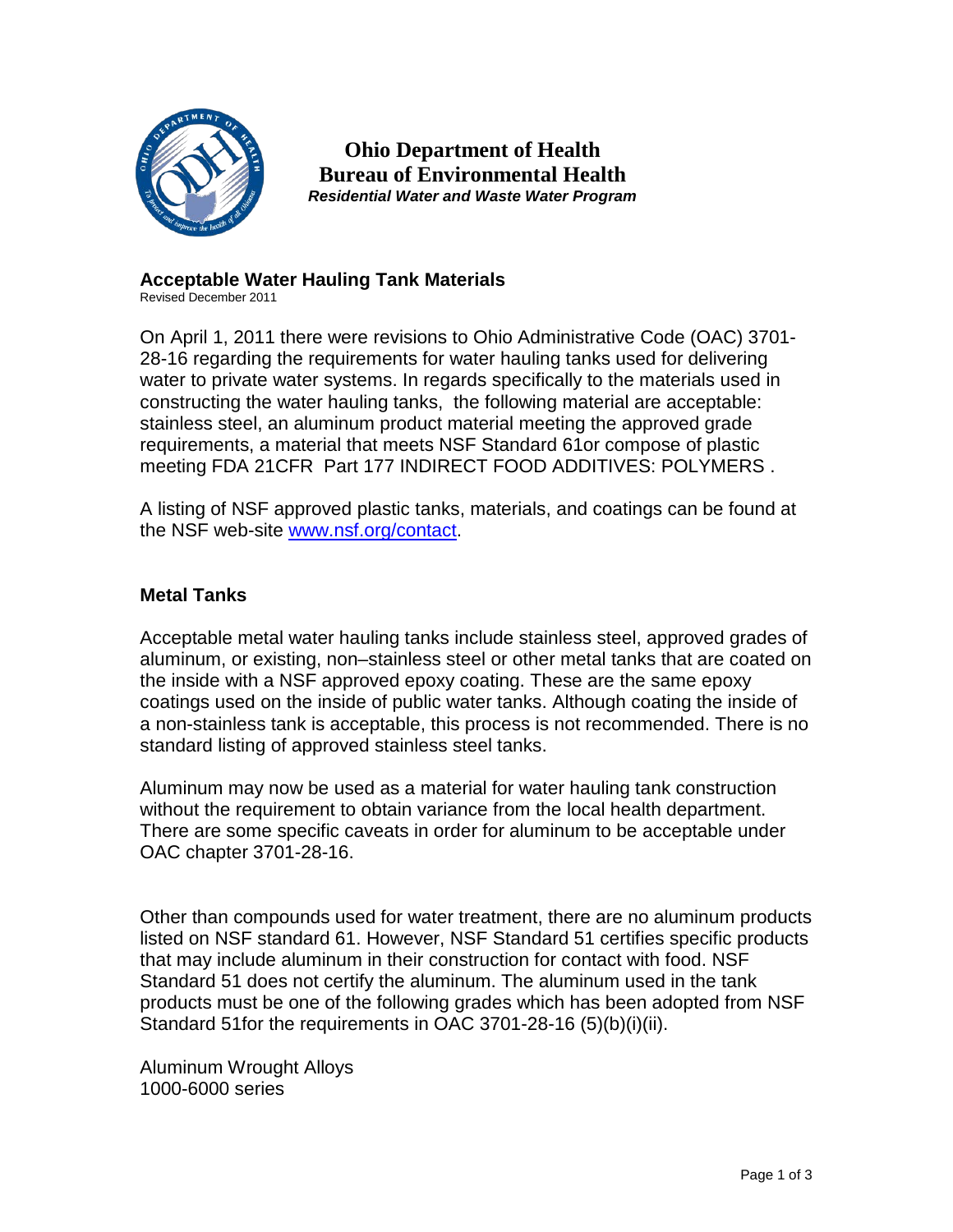Aluminum Casting Alloys 218, 308, 319, 332, 356, 360, 413, B443, 514, 520, 713

No other alloys are acceptable for contact with food. NSF does not test the alloys for compliance but relies on accurate information from the manufacturer.

Aluminum tanks will not be found on any NSF listing and it may be difficult (or impossible) to determine the specific grade on older tanks. New tanks should have at least manufacturer records available specifying which grade of aluminum was used in the construction of the tank.

# **Plastic Tanks**

Plastic water hauling tank shall meet NSF Standard 61 or be composed of materials meeting FDA 21 C. F. R. Part 177 INDIRECT FOOD ADDITIVES: POLYMERS. Plastic water hauling tanks that are manufactured in a non-NSF certified factory, by the same company, are considered acceptable by ODH for hauling water if the chemical composition of the tank material and the manufacturing processes are identical.

The use of plastic tanks that do not have NSF 61certification manufactured with polymer products meeting FDA 21 CFR Part 177 "INDIRECT FOOD ADDITIVES: POLYMERS requirements for contact with food" is now regarded as acceptable without a variance from the local health department. "FDA 21 CFR Part 177 "INDIRECT FOOD ADDITIVES: POLYMERS" describes the acceptable chemical composition of the plastics used in the manufacture of containers for food and water contact. Please note that 21CFR Part 177 INDIRECT FOOD ADDITIVES: POLYMERS does not include a list of acceptable tanks or actual manufactured products. This information can be review at:

[http://www.accessdata.fda.gov/scripts/cdrh/cfdocs/cfcfr/CFRSearch.cfm?CFRPar](http://www.accessdata.fda.gov/scripts/cdrh/cfdocs/cfcfr/CFRSearch.cfm?CFRPart=177) [t=177](http://www.accessdata.fda.gov/scripts/cdrh/cfdocs/cfcfr/CFRSearch.cfm?CFRPart=177)

Check the NSF listing of certified products to verify tank model numbers and capacity. If the plastic tank product is not listed on NSF Standard 61 then the local health department should request product verification on the tank being used.

# **Fittings and Hoses**

Fittings and hoses for water hauling trucks shall meet Ohio Administrative Code (OAC) rule 3701-28-16 (F) (7) and should meet NSF Standard 61.